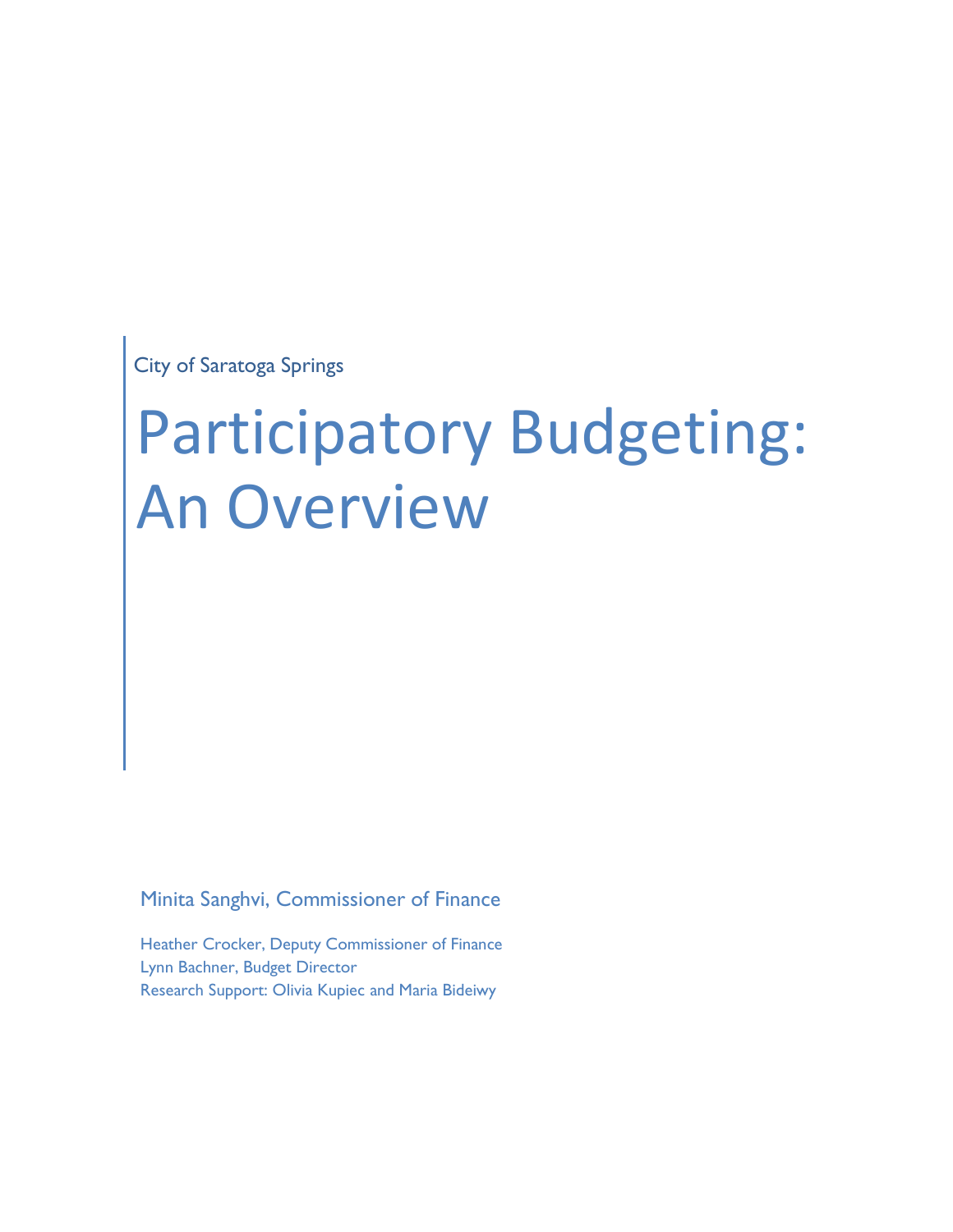## General History of Participatory Budgeting

"Participatory budgeting (PB) is a democratic process in which community members decide how to spend part of a public budget. It gives people real power over real money. PB started in Porto Alegre, Brazil, in 1989, as an anti-poverty measure that helped reduce child mortality by nearly 20%."

https://www.participatorybudgeting.org/what-is-pb/

"Participatory budgeting was invented in Porto Alegre as a response to the city's rapid growth and inability to provide basic services to its residents…The process gave a voice to the poor whose interests were usually ignored. They now had a say in which projects should be funded and built. Participatory budgeting contributed to a more equitable distribution of city services." https://www.wri.org/insights/what-if-citizens-set-city-budgets-experiment-captivated-worldparticipatory-budgeting

"…PB innovations have improved conditions… for some of the poorest citizens... Between 1988 and 1997, water connections in Porto Alegre went from 75 percent to 98 percent of all residences. The number of schools has quadrupled since 1986. New public housing units, which sheltered only 1,700 new residents in 1986, housed an additional 27,000 in 1989." https://www.lincolninst.edu/publications/articles/participatory-budgeting-power-politicsporto-alegre

"PB programs tend to be implemented by local and state governments. The elected governments tend to be progressive, with a focus on citizen participation and social justice." https://www.internationalbudget.org/wp-content/uploads/A-Guide-to-Participatory-Budgeting.pdf

"A city's broader political environment is an important factor that conditions the success of PB programs. Pre-existing networks of social movements, community organizations, and other voluntary associations provide important support for the experimental programs." https://www.internationalbudget.org/wp-content/uploads/A-Guide-to-Participatory-Budgeting.pdf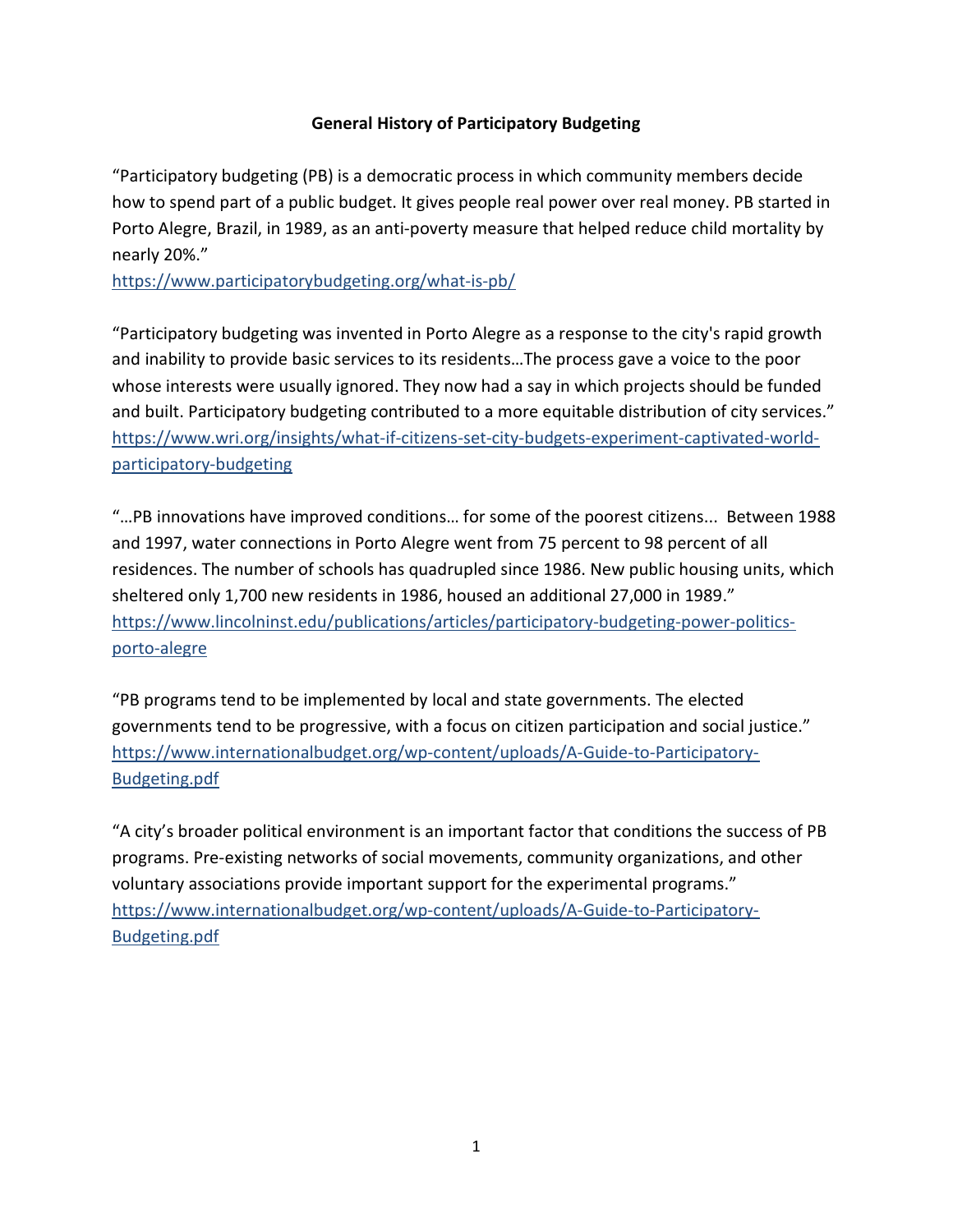#### Participatory Budgeting in the United States

"Participatory policy reform has emerged in America's largest cities, capitalizing on new technology and democratic experiments that aim to improve democracy. This typically includes place-based, community-driven interventions…"

https://ash.harvard.edu/files/ash/files/participatory-budgeting-paper.pdf

"Some forms of participatory democracy already exist in the United States, including nonbinding consultative mechanisms for citizen feedback within school boards, neighborhood policing, and urban planning, to name but a few." https://ash.harvard.edu/files/ash/files/participatory-budgeting-paper.pdf

"Participatory budgeting was launched in the U.S. in 2009 in Chicago, Illinois, by a member of the city's Board of Aldermen (the city council) who used \$1 million of his discretionary funds to bring his constituents directly into the local budget decision-making process. By 2018, there were 23 more U.S. jurisdictions with a PB process in place… five with an initiative to allocate specific pots of money, e.g., CDBG funds, and six with an initiative to bring young voters or high school students into budget decisions"

https://cpar.net/index.php/cpar/article/download/248/148

## US Cities with Participatory Budgeting

Cambridge, Massachusetts: https://pb.cambridgema.gov

Chicago, Illinois: http://www.pbchicago.org

Denver, Colorado: https://risetogetherdenver.org/hub-page/denverPB

Freehold, New Jersey: https://www.freeholdboroughnj.gov/participatorybudgeting/index.html

Greensboro, North Carolina: https://www.greensboro-nc.gov/departments/budgetevaluation/participatory-budgeting

New York City, New York: https://council.nyc.gov/pb/

Seattle, Washington: https://www.seattle.gov/neighborhoods/programs-and-services/yourvoice-your-choice/history

Vallejo, California:

https://www.cityofvallejo.net/city\_hall/departments\_\_\_divisions/city\_manager/participato ry\_budgeting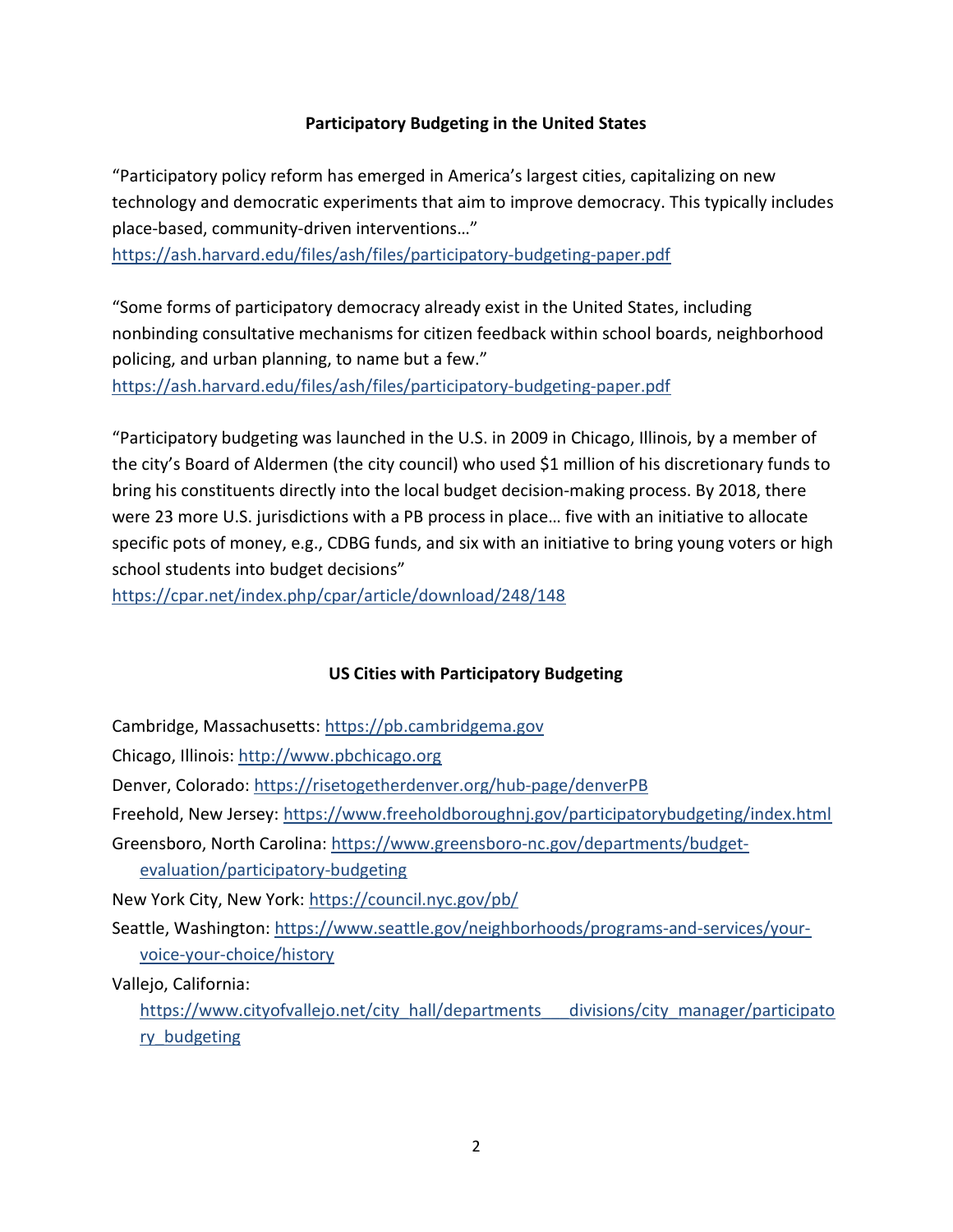## Participatory Budgeting in New York City

"In 2015, nearly half of the members of the New York City Council, representing nearly fourand-a-half million residents, launched PB efforts. New York residents allocated roughly \$32 million to be spent through PB".

https://cpar.net/index.php/cpar/article/download/248/148

"The program has grown from four initial City Council districts to more than 27 in just four years, and affects four million people in the city. Of those who participated in PBNYC's most recent cycle, 23% had a barrier to voting in regular elections... More than a quarter were born outside of the US, and nearly half earned under \$50,000 a year. The majority of participants – 57% – identified as people of color."

https://ash.harvard.edu/news/participatory-budgeting-new-york-city

# Outcomes of Participatory Budgeting

"The World Bank… emphasizes the democratic and transformational nature of PB, stating that it: 'represents a direct-democracy approach to budgeting… an opportunity to learn about government operations and to deliberate, debate, and influence the allocation of public resources. It is a tool for educating, engaging and empowering citizens and strengthening demand for good governance. (World Bank 2007 p.1)" https://www.oidp.net/docs/repo/doc215.pdf

New York City was able to engage 58,095 participants to allocate \$31.9 million dollars. There were 179 neighborhood assemblies held across the city within participating districts to solicit project ideas from community members. Roughly one-third (35%) targeted particular communities, such as public housing residents, youth, and seniors. The majority of voters (57%) identified as people of color, in comparison to 47% of local election voters..." https://ash.harvard.edu/files/ash/files/participatory-budgeting-paper.pdf and https://www.peoplepowered.org/university-content/pb-impacts-civil-society-politicalparticipation

"Vallejo's PB is often seen as a model… The city has won several awards for its PB, including the Top 10 Innovations in Public Engagement Award from the Ash Center at Harvard's Kennedy School of Government in 2015, and the League of California Cities 2014 Helen Putnam Award for Enhancing Public Trust, Ethics, and Community Involvement…" https://cpar.net/index.php/cpar/article/download/248/148